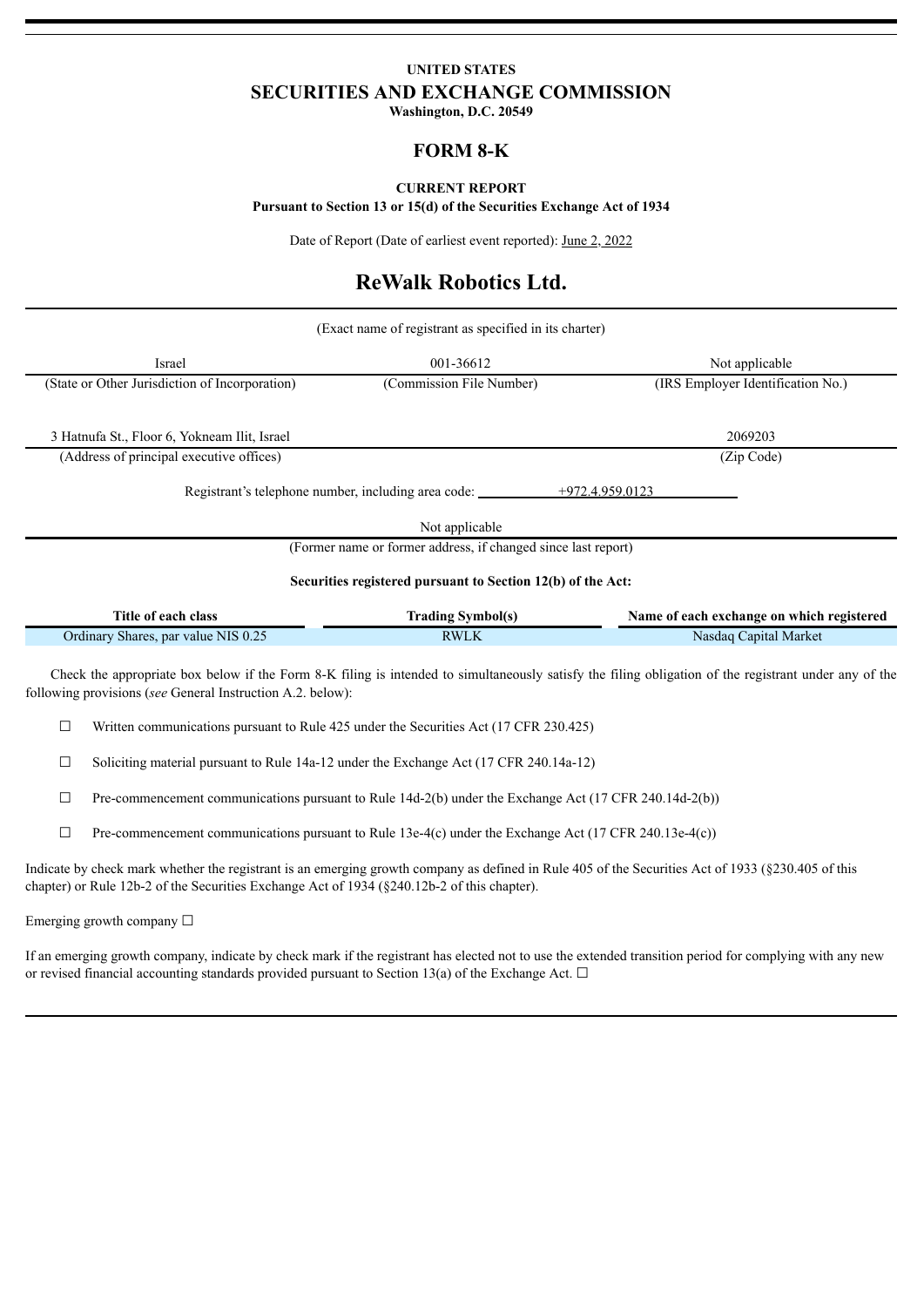## **Item 8.01 Other Information.**

On June 2, 2022, ReWalk Robotics Ltd. (the "Company") issued a press release announcing that the Board of Directors of the Company has approved a program to repurchase up to \$8 million of its Ordinary Shares, par value NIS 0.25 per share, subject to receipt of court approval. A copy of the press release is filed herewith as Exhibit 99.1 and incorporated herein by reference.

## **Item 9.01 Financial Statements and Exhibits.**

(d) Exhibits

- [99.1](#page-3-0) Press release dated June 2, 2022 of ReWalk [Robotics](#page-3-0) Ltd.\*
- 104 Cover Page Interactive Data File the cover page XBRL tags are embedded within the Inline XBRL document.
- \* Filed herewith.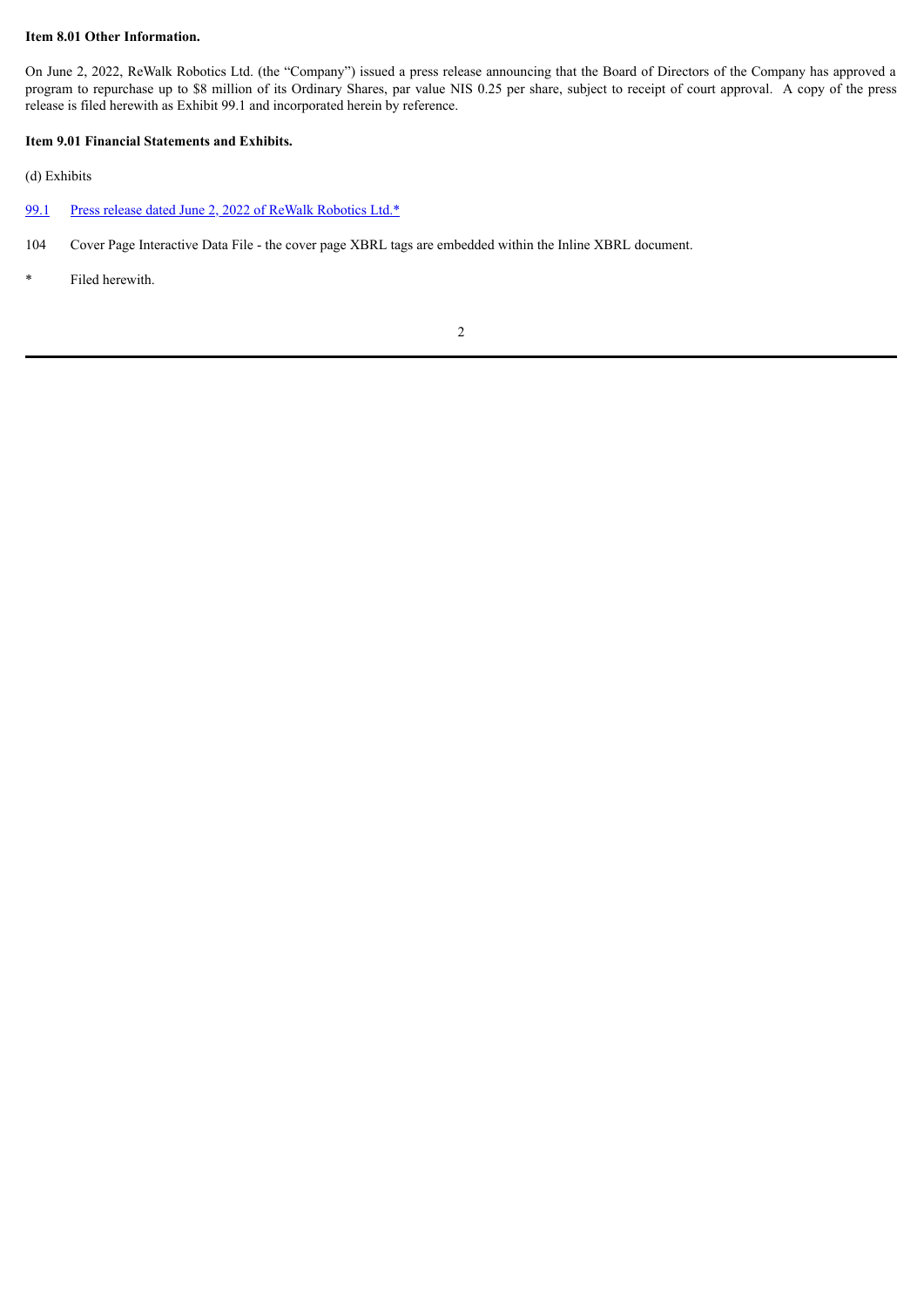## **SIGNATURES**

Pursuant to the requirements of the Securities Exchange Act of 1934, the Registrant has duly caused this report to be signed on its behalf by the undersigned hereunto duly authorized.

| ReWalk Robotics Ltd. |
|----------------------|
|----------------------|

Dated: June 2, 2022 By: /s/ Almog Adar Name: Almog Adar Title: Director of Finance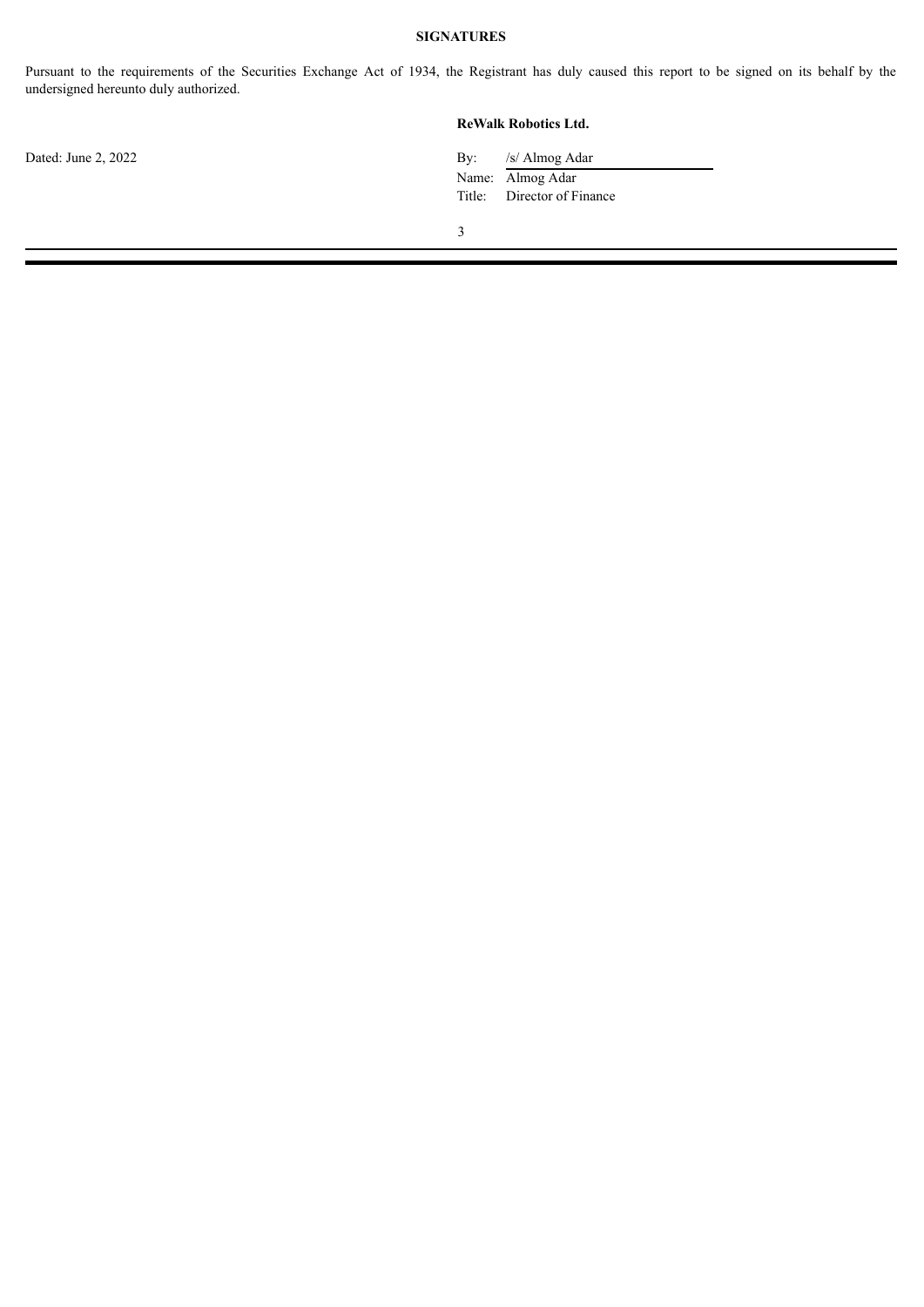## **ReWalk Robotics Announces Share Repurchase Program**

<span id="page-3-0"></span>MARLBOROUGH, Mass. BERLIN and YOKNEAM ILIT, Israel, June 2, 2022 (GLOBE NEWSWIRE) --ReWalk Robotics Ltd. (Nasdaq: RWLK) ("ReWalk" or the "Company"), a leading manufacturer of robotic medical technology for people with lower extremity disabilities, today announced that its Board of Directors (the "Board") has approved a program to repurchase up to \$8 million of its Ordinary Shares, par value NIS 0.25 per share. The program is subject to receipt of court approval, and ReWalk has filed a motion requesting permission to make purchases for a period of six months following the date of the court's authorization.

"We are pleased to announce this repurchase program to benefit all shareholders at a time when we believe our stock is undervalued," stated Jeff Dykan, Chairman of the Board. "The Board approved the program as part of its ongoing consideration of alternative methods to take advantage of the Company's strong cash position and based on the input of our shareholders. We believe the program represents a prudent use of the Company's capital and signals the Board's confidence in our long-term prospects – with pivotal decisions expected in 2022 regarding coverage in the U.S. and in Germany. We remain committed to utilizing our cash to support growth and maximize shareholder value."

The share repurchase program was unanimously approved by the Board. The Board believes that a share repurchase program at this time is in the best interests of the Company and its shareholders, and will not impact ReWalk's ability to execute its growth plans.

Under the program, share repurchases may be made from time to time using a variety of methods, including open market transactions or in privately negotiated transactions. Such repurchases will be made in accordance with all applicable securities laws and regulations, including restrictions relating to volume, price and timing under applicable law, including Rule 10b-18 under the United States Securities Exchange Act of 1934, as amended (the "1934 Act"). The timing and amount of shares repurchased will be determined by the Company's management, within guidelines to be established by the Board or a committee thereof, based on its ongoing evaluation of ReWalk's capital needs, market conditions, the trading price of the Company's shares, trading volume and other factors, subject to applicable law. For all or a portion of the authorized repurchase amount, ReWalk may enter into a plan compliant with Rule 10b5-1 of the 1934 Act that is designed to facilitate these repurchases.

The repurchase program does not require ReWalk to acquire a specific number of shares, and may be suspended or discontinued at any time. The share repurchases will be funded from available working capital.

## **About ReWalk Robotics Ltd.**

ReWalk Robotics Ltd. develops, manufactures and markets wearable robotic exoskeletons for individuals with lower limb disabilities as a result of spinal cord injury or stroke. ReWalk's mission is to fundamentally change the quality of life for individuals with lower limb disability through the creation and development of market leading robotic technologies. Founded in 2001, ReWalk has headquarters in the U.S., Israel and Germany. For more information on the ReWalk systems, please visit rewalk.com

ReWalk® and ReStore® are registered trademarks of ReWalk Robotics Ltd. in the United States and other jurisdictions.